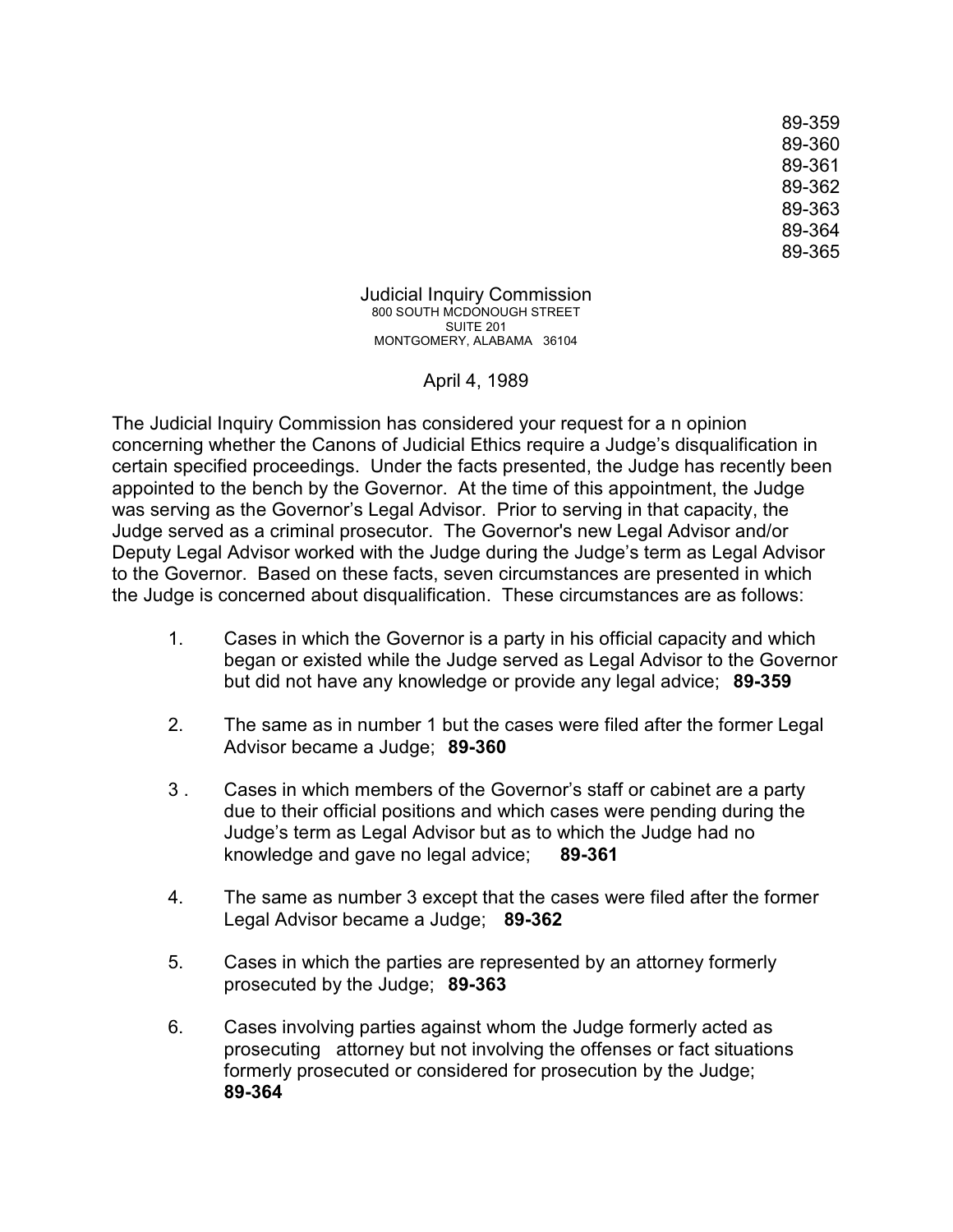89-359, 89-360, 89-361, 89-362, 89-363, 89-364, and 89-365 Page 2

> 7. Cases involving the current Legal Advisor and/or Deputy Legal Advisory as attorneys and who worked with the Judge during his service as prosecutor and as Legal Advisor to the Governor. **89-365**

Each of the above instances is governed primarily by Canon 3C of the Alabama Canons of Judicial Ethics. In pertinent part, that Canon provides:

(1) A judge should disqualify himself in a proceeding in which his disqualification is required by law or his impartiality might reasonably be questioned, including but not limited to instances where:

(a) He has a personal bias or prejudice concerning a party, or personal knowledge or disputed evidentiary facts concerning the proceeding;

(b) He served as a lawyer in the matter in controversy, or a lawyer with whom he previously practiced law served during such association as a lawyer in the matter, or the judge or such lawyer has been a material witness concerning it.

## COMMENTARY

A lawyer in a governmental agency does not necessarily have an association with other lawyers employed by that agency within the meaning of this subsection; a judge formerly employed by a governmental agency, however, should disqualify himself in a proceeding if his impartiality might reasonably be questioned because of such association.

In the Judge's opinion request, five of the Judge's inquiries concern disqualification based on the Judge's prior association with the Governor as his Legal Advisor. In those instances, it is the opinion of the Commission that the Judge's previous employment as the Governor's Legal Advisor causes the Judge's disqualification only in those proceedings pending during the time of the Judge's service as Legal Advisor, whether or not the judge actually participated by advising or representing the Governor. The Judge is not disqualified from sitting in proceedings which arise after he assumed the bench so long as he has no personal bias or prejudice concerning the parties and he has no knowledge of the facts or considerations made in the Governor's office concerning the facts or legal issues considered as to the matter. Thus, the Judge is disqualified in cases arising under circumstances 1 and 3 simply due to his previous service as Legal Advisor. No disqualification exists on this ground as to circumstances 2 and 4.

Circumstance number 7 is directly addressed by the above quoted COMMENTARY to Canon 3C. The mere fact of the Judge's employment as Legal Advisor at the same time that the current Legal Advisor or Deputy Legal Advisor were part of the Governor's Legal Advisor's staff, does not cause the Judge's disqualification in proceedings in which the current Legal Advisor's staff represents the Governor or his office.